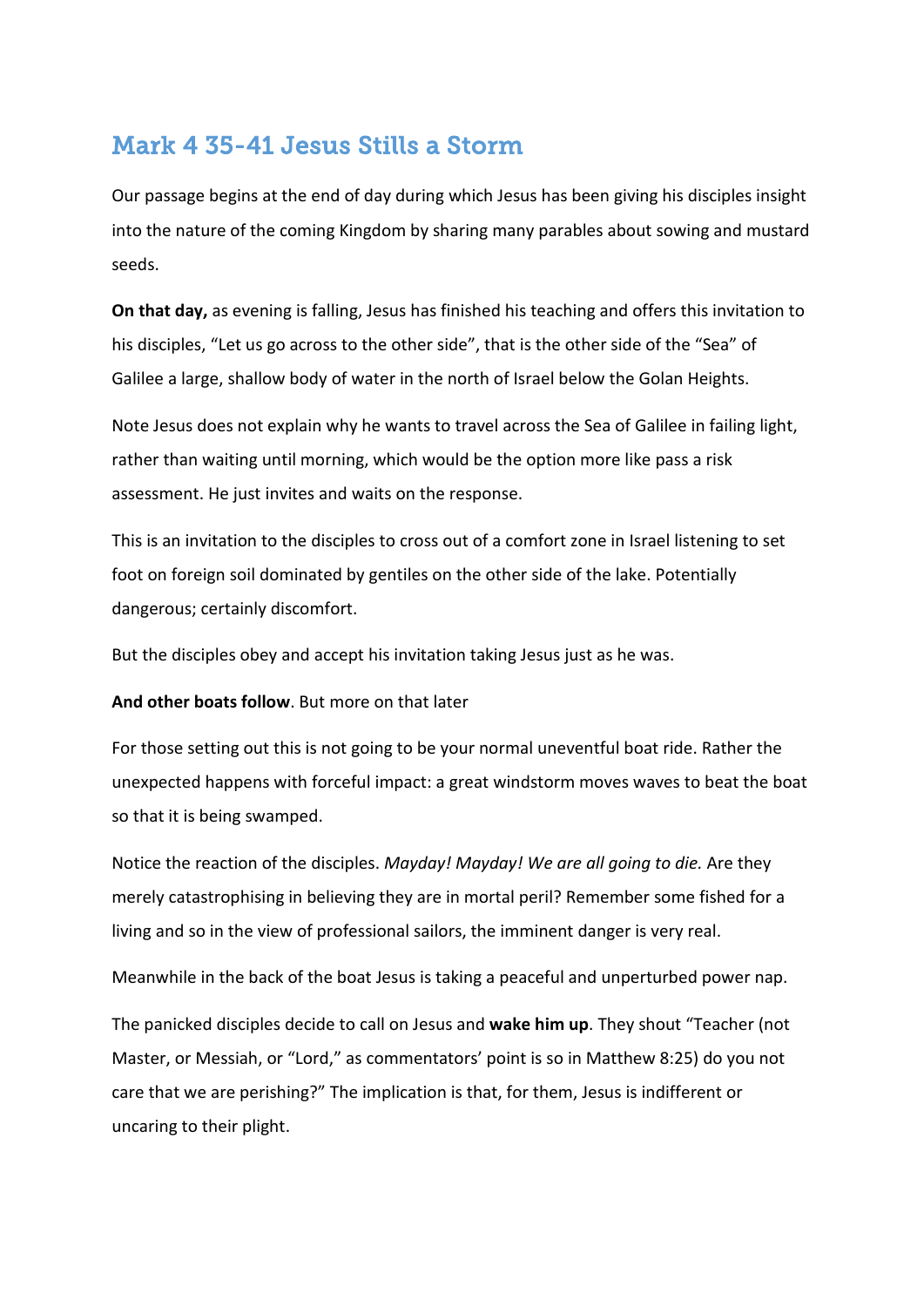Jesus wakes quickly and acts simply: he rebukes the wind and tells the sea be still. And the storm stops, and the seas is dead calm.

In the silence after the storm, Jesus now challenges them: "Why are you afraid?" "Have you still no faith?". We can read the words but we do not have the facial expression or tone of voice to help us take in the true meaning of the question. For me, "Why are you afraid?", I hear these words said quietly and calmly in loving disappointment rather than raised voice irritation.

"Have you still no faith?" I hear these words as "Have you *yet* not sufficient faith?" Remember this story is set early in Jesus' ministry, Disciples in this story do not fully understand who Jesus truly is: they call him teacher. Only in the fullness of time and the process of experience they will call him the Messiah. They are still in the early stages in their walk towards faith in the redeeming power of Jesus.

In the silence after the storm, the disciples too have time to start making sense of this stilling of the storm. Their response is one of **awe** at this demonstration of power over the elemental forces of nature. Awe a feeling of reverential respect mixed with fear or wonder.

And our gospel reading ends with the disciples posing the great question: Who then is this (Jesus)

## Implications

So how does a Gospel reading speak to us today?

When looking ahead at our Tuesday MT Meeting by reading this passage we were all invited to identify one word which really struck us. What one word does our Mark reading of Jesus Stilling the Storm passage stick in your mind. For me, at first it was control. A wise friend has persuaded me it is **trust**: firm belief in the reliability, truth, ability, or strength of someone or something, for us Christian, Jesus.

So what does our Gospel reading have to say about trust. In a way our Gospel reading frames the challenge the problem the question about trust in times of emergency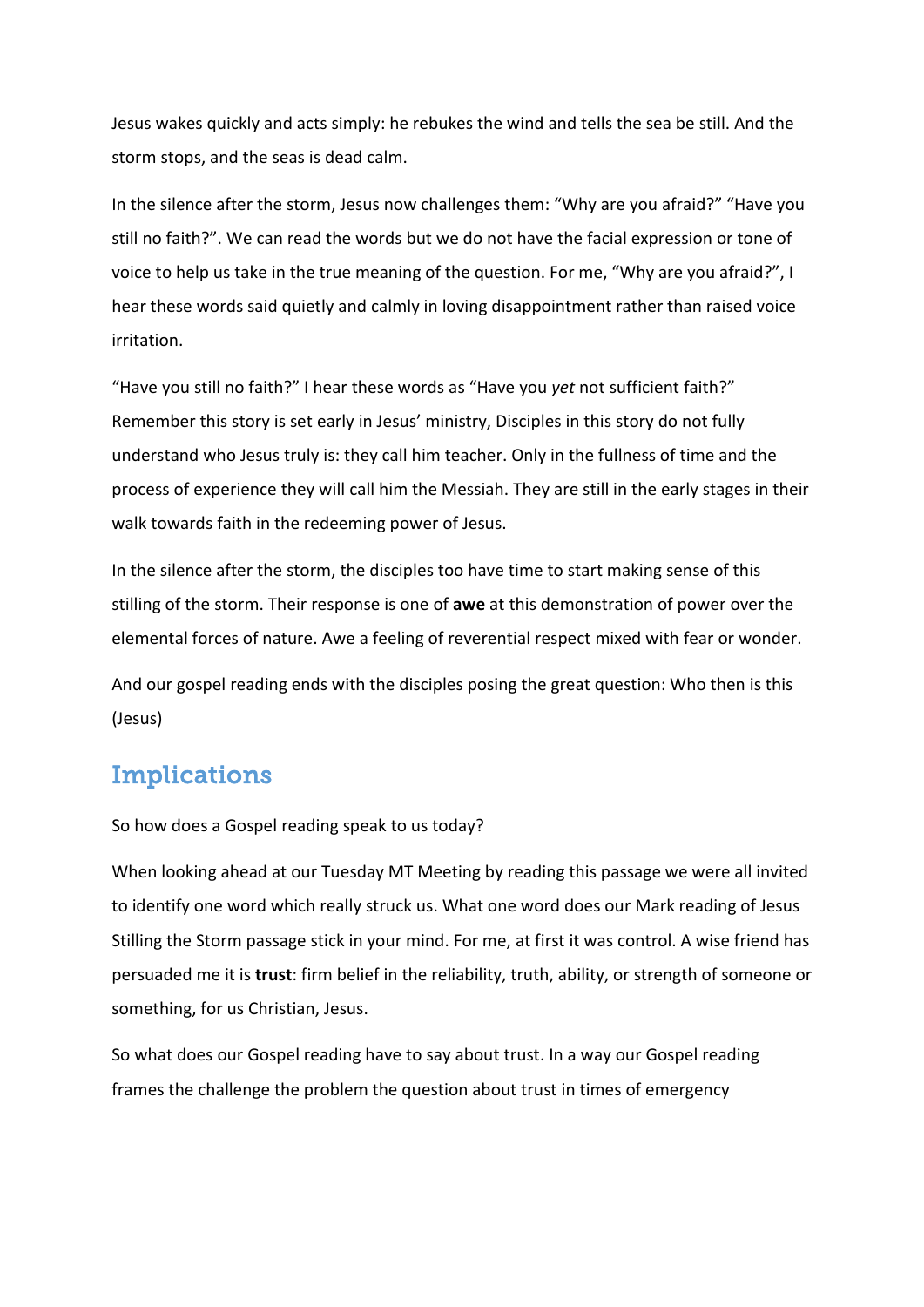Mark's Gospel was written in stormy times around time of devastation for the Jewish nation with the destruction by the occupying Roam forces of the Temple around 70 CE

We are facing the impact and consequences of a once-in-a-century world-wide COVID pandemic killing millions and affecting our way of life.

So I want look at some challenges and words of encouragement can we draw from our Gospel passage through three different lenses of **three groups** using today's metaphor of a boat travelling to a destination trough storms.

- **1. Each one of us: how are we doing on our individual journey?**
- 2. **Us a collective of believers also known as the Church.**
- 3. **What** about **the other boats on** this **journey?**

And I am going to stretch the metaphor.

#### Individuals: how are we doing on our individual journey?

- **Faith is a journey** where we **learn overtime** through teaching and experience to become, hopefully, more Christ like and better followers and ambassadors of Christ. We will make mistake along the way. Good news: **God does not abandon us when we do drop the ball.** When Jesus gets to the other side of Lake Galilee in Mark 5:1 he does not sack his slow-learning, lacking-in-full-faith disciples on the shore.
- **We do not get to choose what happens to us**. Being a Chrisitan does not give us a get out of jail care free card for all of life challenges. We can expect our lives to be battered by unexpected natural and person made events. BUT **we do get to choose how we respond.** And the really good news is that as Christians we do not rely on our own resources but with the power of God through the gift and inspiration of the Holy Spirit to see us through. Jesus is with us – no matter what. And as God made flesh, he knows what it is like to be, well, human.
- And I know how glib this message of *don't worry about a thing* can sound to for those whose lives are being blown upside down by loss of livelihoods and loved ones through our COVID Crisis. But no matter how swamped our boat. Jesus is with us and during the long and perilous journey through fading light we have the cosmic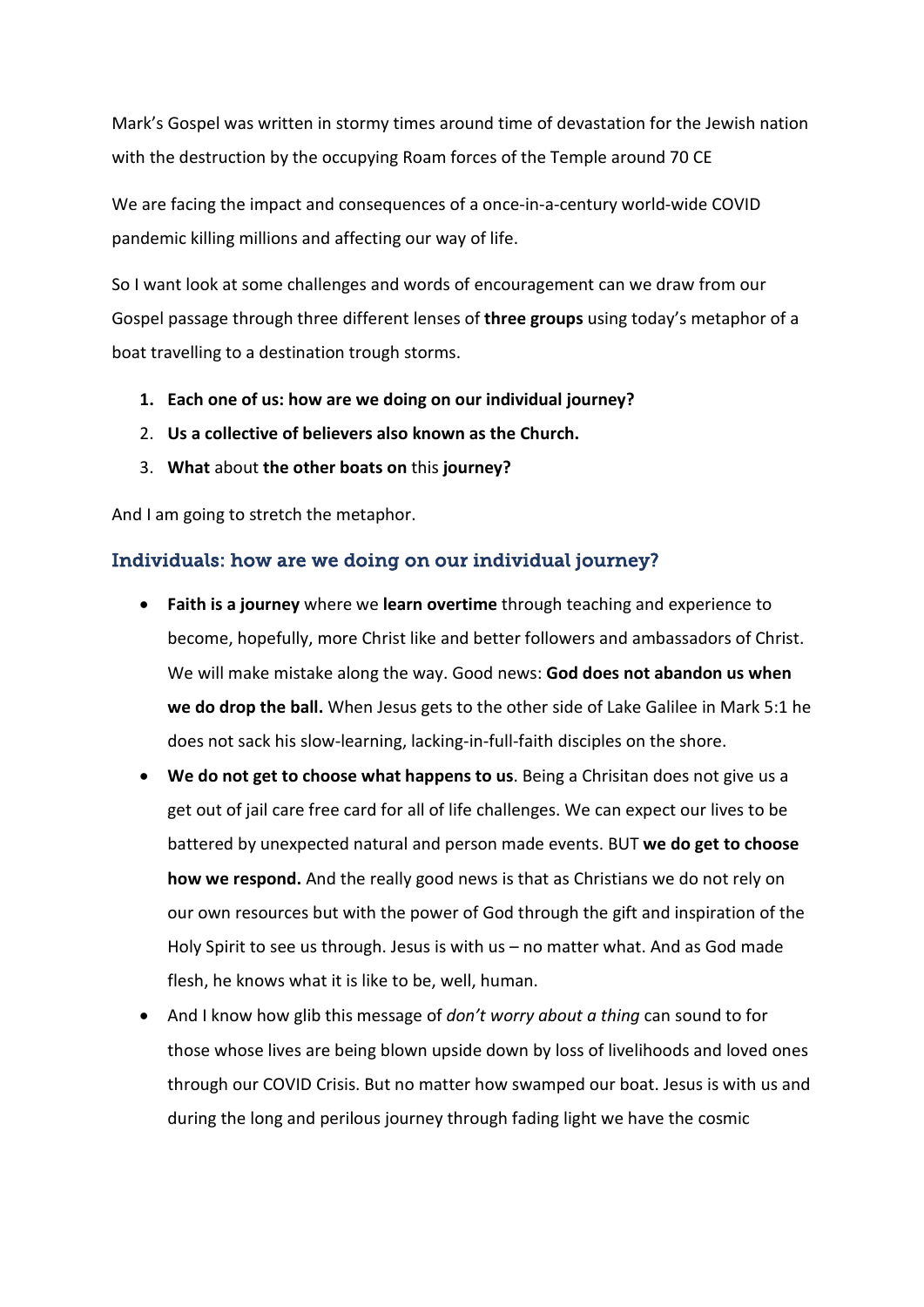authority of the crucified and risen Christ is with us. God is with us, and we are not alone. And we have the promise that we will not be tested beyond our endurance.

• Our 2 Corinthians offers advice on **how to navigate life's difficulties.** Corinthians challenges us **not to accept the grace of God in vain. But to trust. To show great endurance** in the face of eg afflictions, hardships, calamities through **rightful behaviour** eg patience, kindness, holiness of spirit, and genuine love.

### Our Church

The boat, it should be noted, is an ancient symbol for the church. How are we fellow passengers responding to the COVID storm and its aftermath? Here are some thoughts:

- Our church boat is battered but unbowed. There is some work to be done getting ship shape and we must all contribute as we feel called and financially able ,to help right the ship and so enable its onward journey though donations.
- How can we contribute. Of course there is money. We have wonderfully met our parish budget last year which means we are self-financing and not relying on the generosity of others to pay for the maintenance of our sails or our professional crew. Our professional crew aka Ministers. Do you agree that we are far more likely to journey on as a collective following God's will if we have an admiral the quality of Toby and a quartermaster financial wizard like Jeremy? I was going to give each of the Ministry Team roles but the chance for offence was too high. And my inner voice said my role is foghorn. And we have to trust that our congregations will be continuing to be inspired to give sacrificially as we have done so in the past - but the current year deficit remains stubbornly large
- And just as important as financial giving for boat maintenance is crew **volunteering**. Who will be there to help clean our churches and welcome visitors as we open up? We must trust that the Sprit will guide us towards being more than passengers